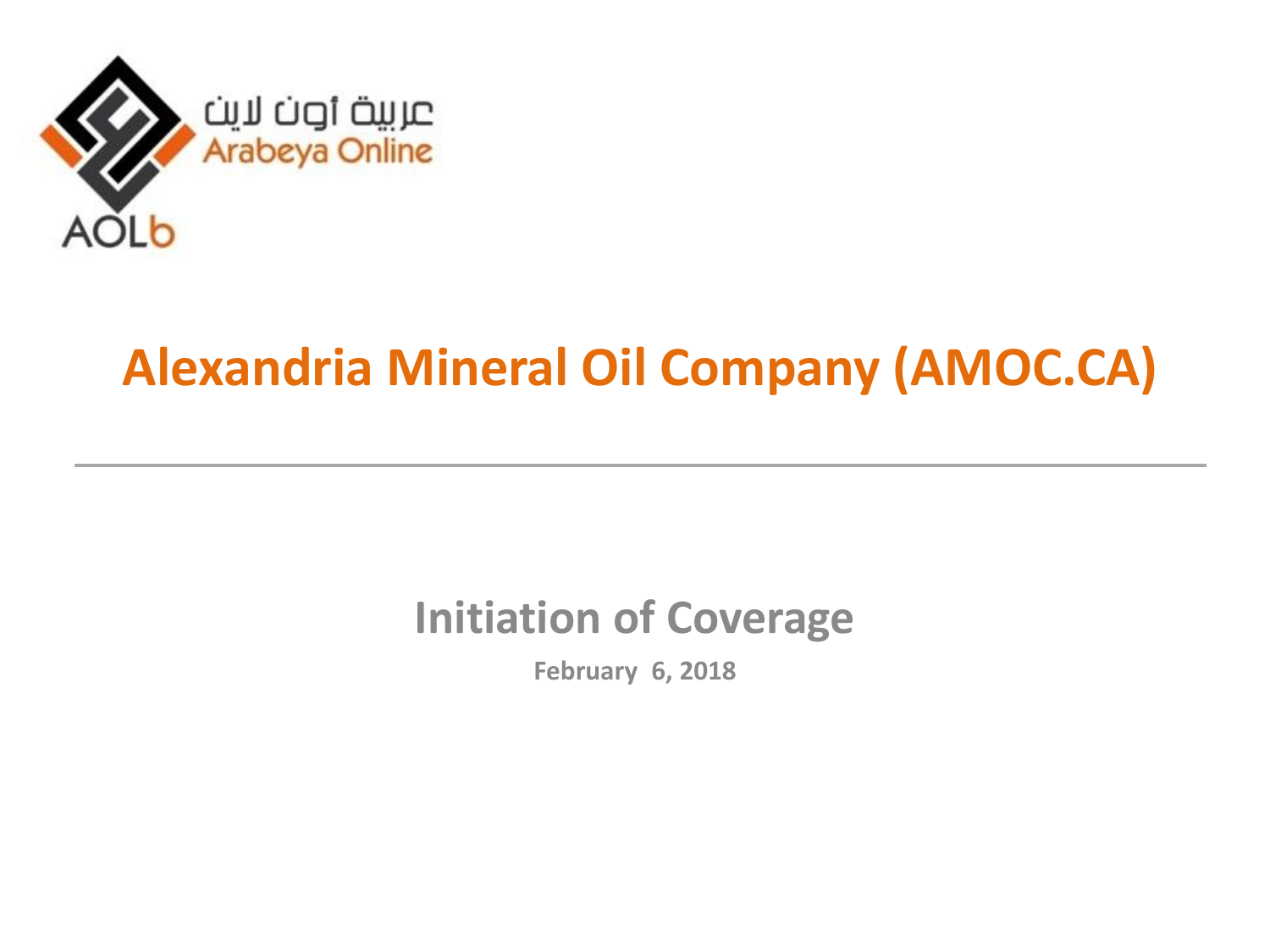## **Contents**

- Valuation
- Industry Dynamics
- Egypt Overview & Outlook
- Company Overview
- Business Operation
- Innovative Development Strategy
- Fully liberal petroleum products prices with high correlation with oil prices
- Refining margin narrowing
- New entry to compress AMOC's market share
- Financial Analysis & Forecast
- Risks and Opportunities

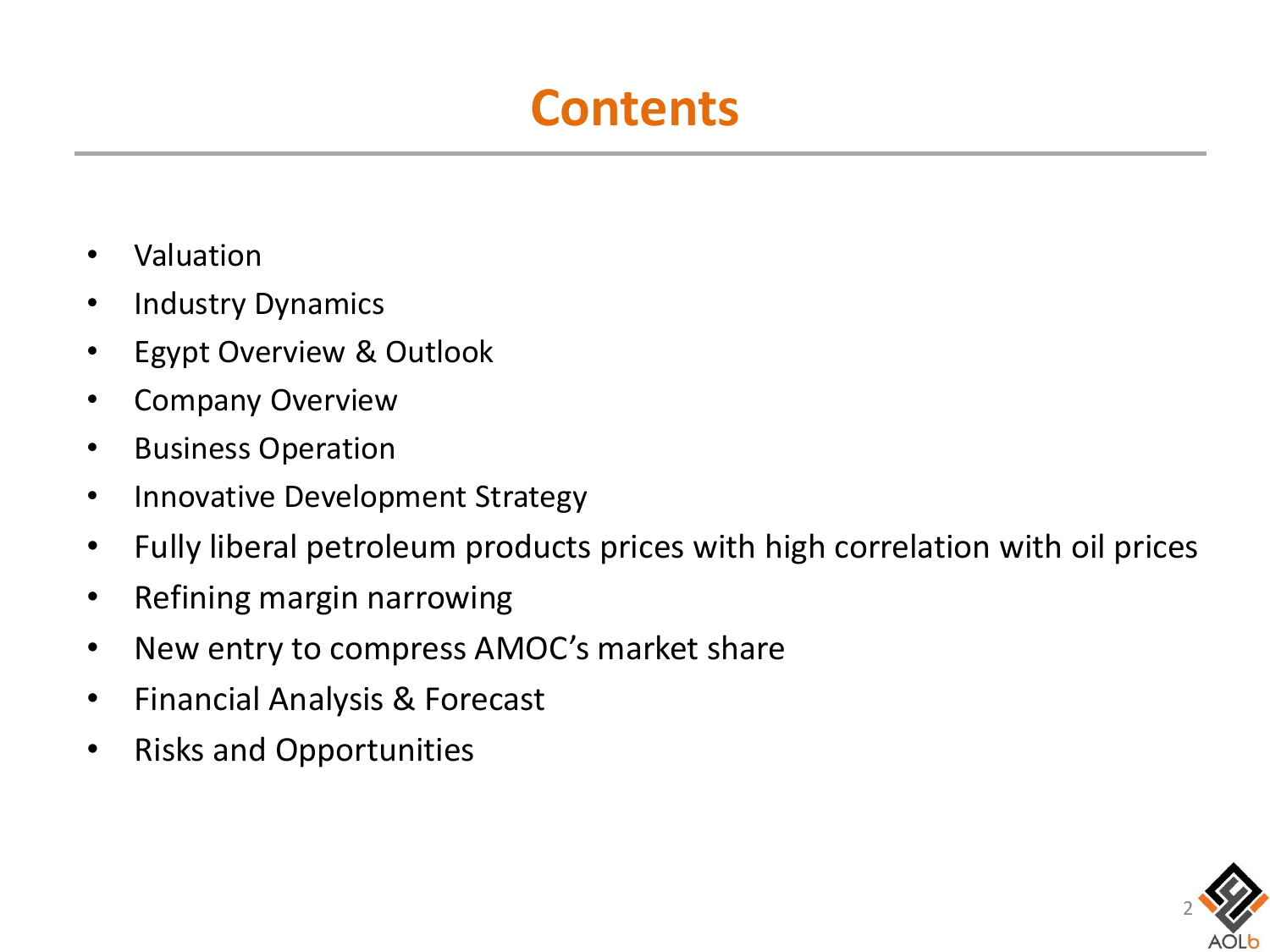# **Valuation**

| Recommendation      | <b>SELL</b>     |
|---------------------|-----------------|
| <b>Fair Value</b>   | EGP 9           |
| <b>Market Price</b> | <b>EGP 9.29</b> |
| <b>Downside</b>     | $-3.1%$         |
|                     |                 |

Market Price as of February 5, 2017

- Our DCF valuation indicates a fair value of EGP9/share, (3.1%) downside from current levels. The valuation is based on five years of explicit forecasts and a terminal value using a 3% long-term growth rate.
- AMOC's debt-to-equity ratio was 0.01x at end-2018, because of minor short-term debt balance. AMOC's cost of debt is fairly low. We used a WACC of 19.5%, where the cost of equity is 18%. AMOC's 2018 P/E is 9.5x. AMOC trades below the Reuters P/E sector average of 17.85x

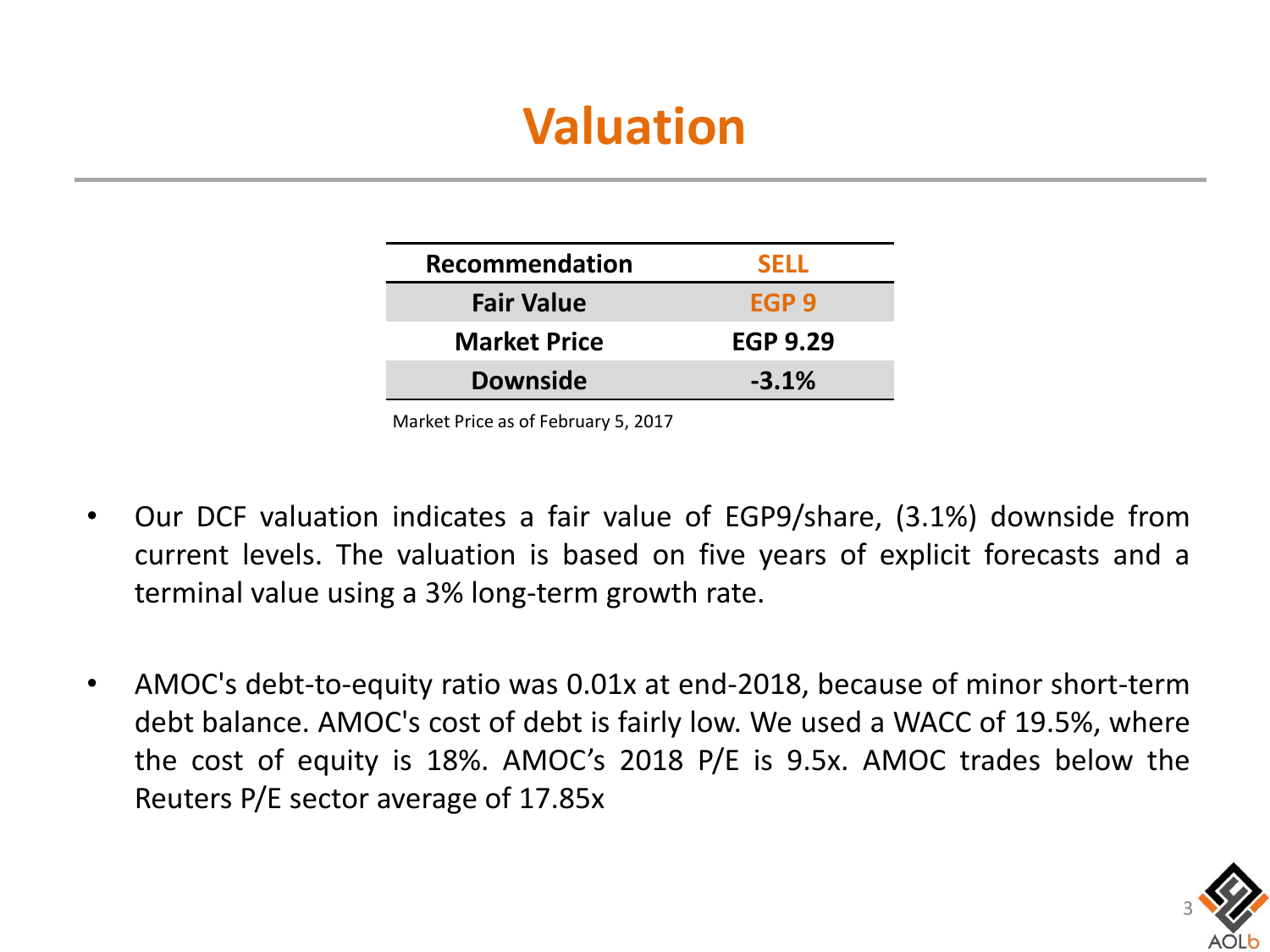## **Industry dynamics**

### **Strong world growth rate entices oil demand**

• The world annual real GDP growth forecast is 3.7% in 2018f, same as in 2017, according to the World Bank.

### **Higher supply growth expectation from the US and Canada**

• For 2018e, driven by higher growth expectation for the US and Canada, the global oil supply is anticipated to increase 1.3mb/d to 97.82mb/d in 2018f, with 0.68mb/d undersupplied.



#### Annual Brent Crude Oil Prices & Oil Balance

### **An extension of the cuts through 2018 is expected**

OPEC crude oil production has declined by 0.2mb/d in 2017, resulting from the Declaration of Cooperation (DoC) which reflects an agreement by 12 members to cut output by 1.2 mb/d in the first six months of 2017. The agreement has been extended to March 2018.

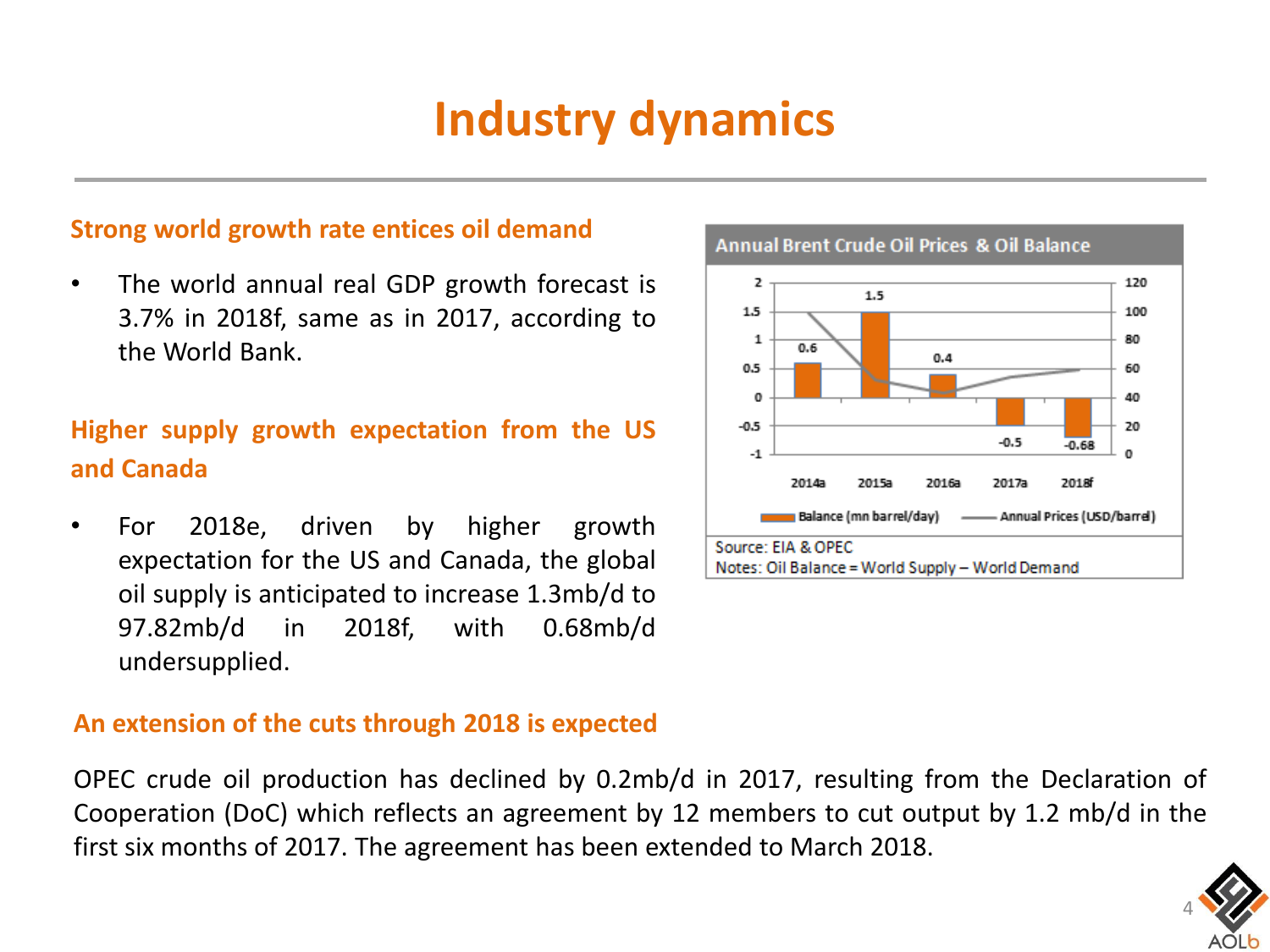# **Industry dynamics**

### **Oil prices rebound owing to OPEC production cut resolution**

• With projected increases in U.S. shale production, the global market is unlikely to tighten significantly in 2018. According to US Energy Information Agency (EIA), Brent Crude Oil stood at USD 54.15/b in 2017 and projected at USD 59.74/b, in 2018. We forecast Brent crude oil at an average of USD69/b in 2018, supported by continued production cuts from the DoC and strong economic and demand growth.



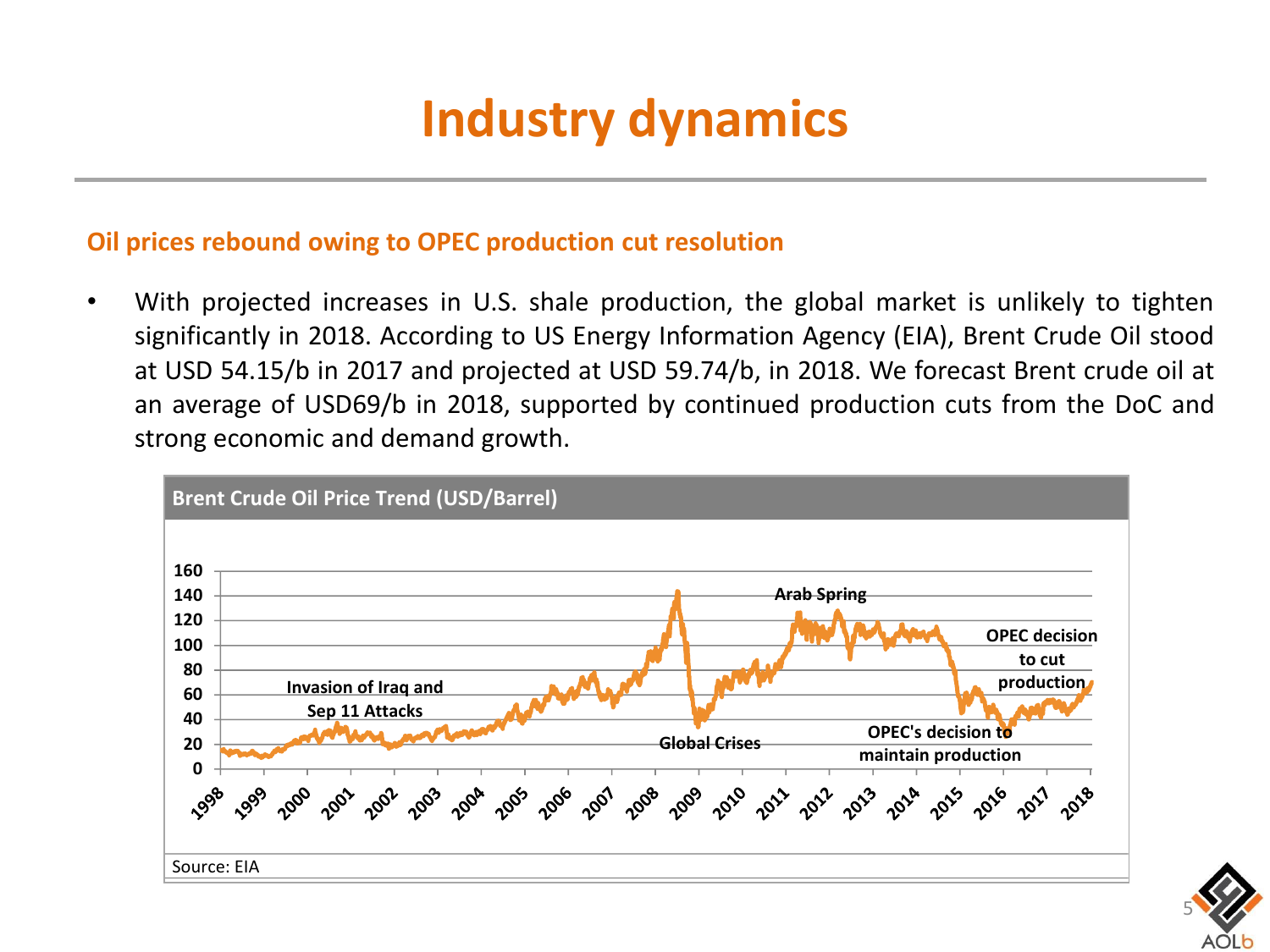# **Egypt overview & outlook**

#### **Moderate reserves**

- Egypt enjoys 3.5bn barrels of oil reserves at end of 2016 (0.2% of total worldwide oil reserves).
- Egypt Reserves to Production (R/P) ratio is at 13.7x versus 44.3x for Africa.

### **Market undersupplied**

- Egypt's oil production is in short of demand. In 2016, total production was 691k bpd, while consumption recorded 853k bpd, exceeding supply by a 162k bpd deficit.
- Egypt's main petroleum products exports are fuel oil, and waxes, while gasoil, naphtha and LPG are its main imports.

### **Net importer of petroleum products**

• The domestic market consumes around 75mn tons of petroleum products annually, and Egypt's oil sector supplies 60% of the local needs and the rest is imported.

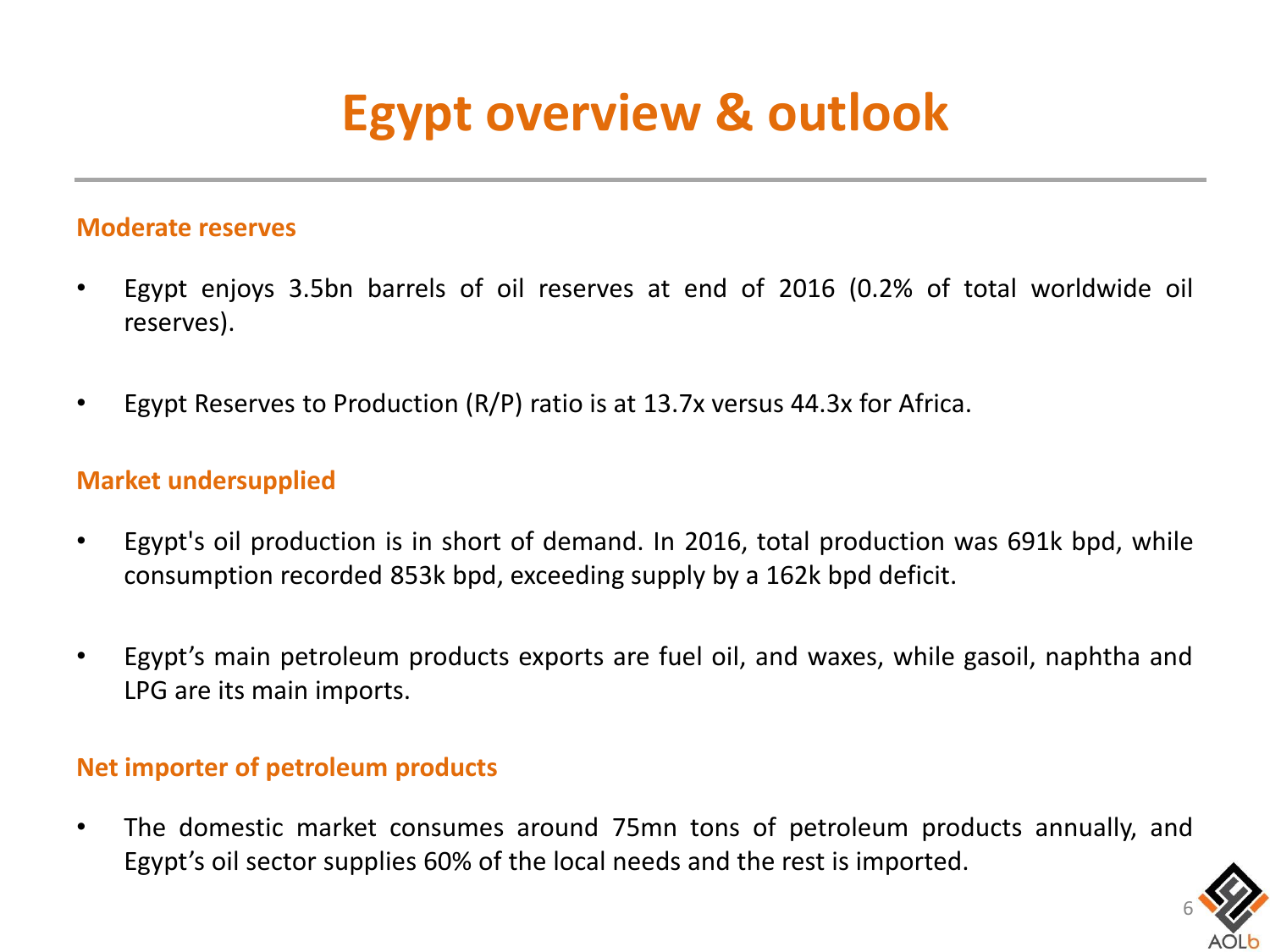# **Egypt overview & outlook**

#### **Government dominance**

EGPC is the sole supplier of feedstock to all refineries, and the main customer for end products destined for the local market at international prices.

### **Sector upgrade**

- Egypt's total refinery capacities stood at 810k bpd in 2016, while the actual oil refinery throughput is at 508k bpd in 2016, with 62% utilization rate.
- An USD 8.3bn budget to upgrade eight oil refineries.
- MIDOR, the more advanced one, will be listed on EGX, as well as raising AMOC's free float.

#### **Egyptian Refineries Capacities & Main Shareholder**

| <b>Refinery</b>               | <b>Capacity</b><br>(Million tonnes/p.a.) | <b>Main Shareholder</b> |
|-------------------------------|------------------------------------------|-------------------------|
| APC                           | 5.0                                      | <b>EGPC</b>             |
| <b>CORC</b>                   | 10.0                                     | <b>EGPC</b>             |
| <b>NPC</b>                    | 6.0                                      | <b>EGPC</b>             |
| APRC                          | 4.0                                      | <b>EGPC</b>             |
| <b>SOPC</b>                   | 3.0                                      | <b>EGPC</b>             |
| <b>ASORC</b>                  | 4.5                                      | <b>EGPC</b>             |
| <b>MIDOR</b>                  | 5.8                                      | <b>EGPC</b>             |
| <b>AMOC</b>                   | 1.7                                      | <b>Alex Petroleum</b>   |
| <b>Egypt's Total Capacity</b> | 40.0                                     |                         |

Source: Ministry of Petroleum and AMOC

The sector is witnessing only one new entrant; Egyptian Refining Company (ERC) new USD 4.2bn processing plant at capacity of 4.2mn tons per year of liquid products, brining Egypt's total refining capacity at 44.2 mtpa.

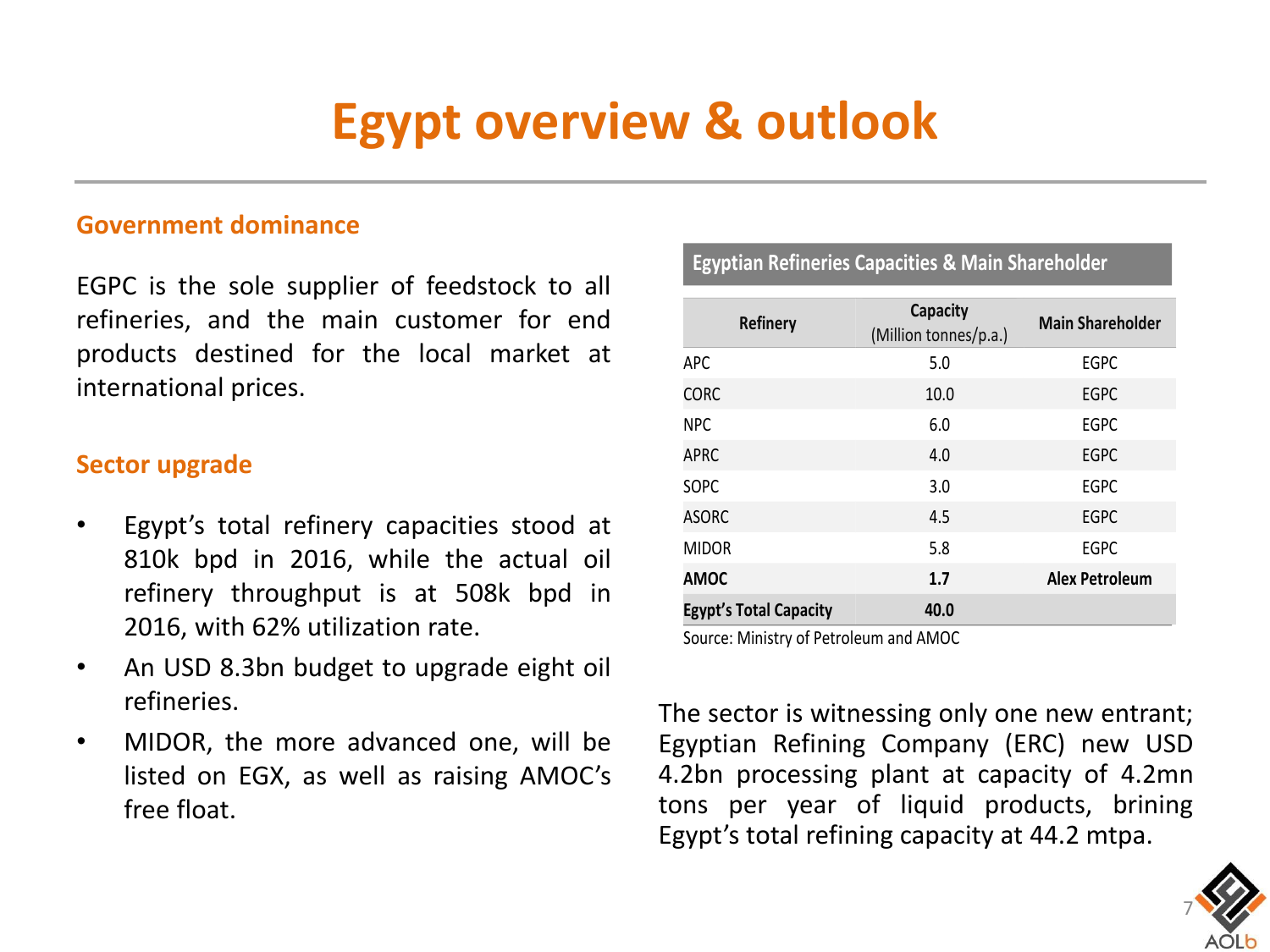# **Company overview**

- Alexandria Mineral Oils Company (AMOC) was founded in 1997 and is headquartered in Alexandria, Egypt.
- AMOC was listed on EGX in 2004, the sole refinery publically traded, with 18.7% free float.
- Owning 25.31% of AMOC, Al Ahli Capital decided to transfer 39.5% of its stake in AMOC (10% of total shares) to GDRs for trading in the LSE in early 2018.



• Plans increasing its EGX listing by another 10 - 20% of its shares.

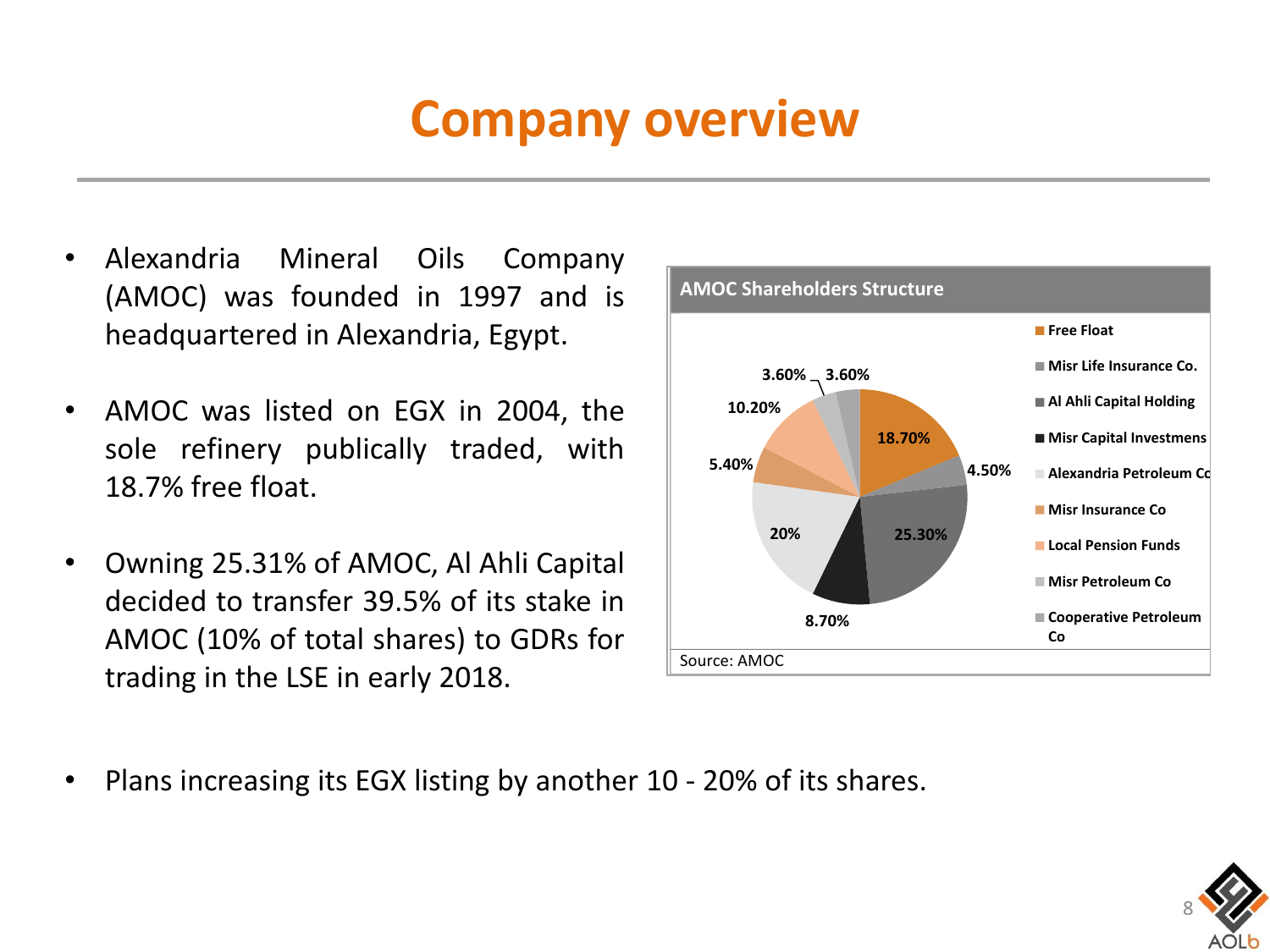## **Business operation**

- AMOC is a second stage refinery, where it refines low Sulphur fuel-oil, at a capacity of 1.7mn tons p.a.
- AMOC engages in the production of oil and paraffin wax.
- Products include Gas Oil, Fuel Oil, Naphtha, LPG, Waxes, and Base Oil.
- Egyptian General Petroleum Corporation (EGPC) is the sole supplier of feedstock, and the main customer for end products destined for the local market at international prices.

#### **AMOC's Designed Capacity**

| <b>Products</b>            | In tonnes p.a. |
|----------------------------|----------------|
| I Lube Oil Complex         |                |
| Transmission Oil (A.T.F.)  | 5,500          |
| Transformer Oil (T.O.)     | 16,500         |
| <b>Base Oil</b>            | 88,000         |
| <b>Total Oils</b>          | 110,000        |
| Waxes                      | 27,000         |
| <b>Subtotal</b>            | 137,000        |
| II Gas Oil Complex         |                |
| <b>Primary Products:</b>   |                |
| Gas Oil                    | 460,000        |
| Naphtha                    | 98,000         |
| LPG                        | 43,000         |
| <b>Subtotal</b>            | 601,000        |
| <b>Secondary Products:</b> |                |
| <b>Fuel Oil</b>            | 560,000        |
| <b>Heavy Residual</b>      | 431,000        |
| Sulphur                    | 4000           |
| <b>Subtotal</b>            | 995,000        |
| <b>Total Capacity</b>      | 1,733,000      |
| Source: AMOC               |                |

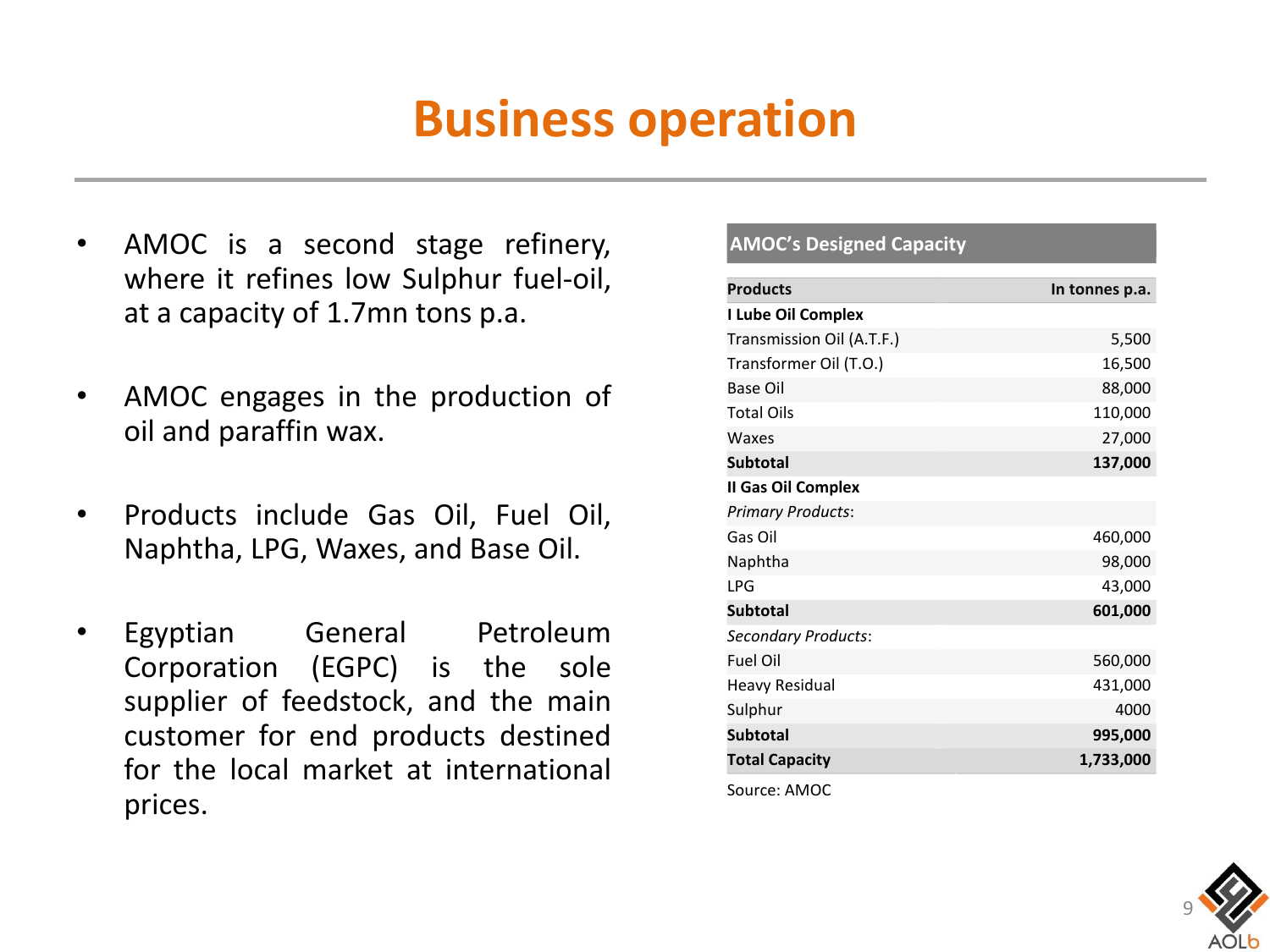# **Innovative development strategy**

### **Revamp of operations**

- AMOC-AXENS revamping contract to develop the second phase of Middle Distillates Dewaxing Unit (MDDU) units with a total investment cost of USD 50mn.
- Producing Euro five standards products in addition to production of Diesel.

### **Extended arms of partnership**

- Processing 500 barrels/month at MIDOR.
- A deal with Dana Gas to initially refine 1,500 barrels/ day, ultimately increase to 4,000 barrels/day.
- Packaging and Blending about 10k ton/year of Lube Oils for Saudi Petromin.
- Dealing with Arabian Company for Oil and Derivatives to purchase 1,200 tons of main unrefined oils at EGP 1,095/ton.
- Dealing with Iraqi company SOMO on the import and refining of 260k barrels monthly of Basra crude oil.
- Exporting a petroleum products including fuel oil (mazut) to the State Oil Company of Azerbaijan Republic.
- Process ng monthly shipment from 45k to 60k barrels from Tanta Lab.

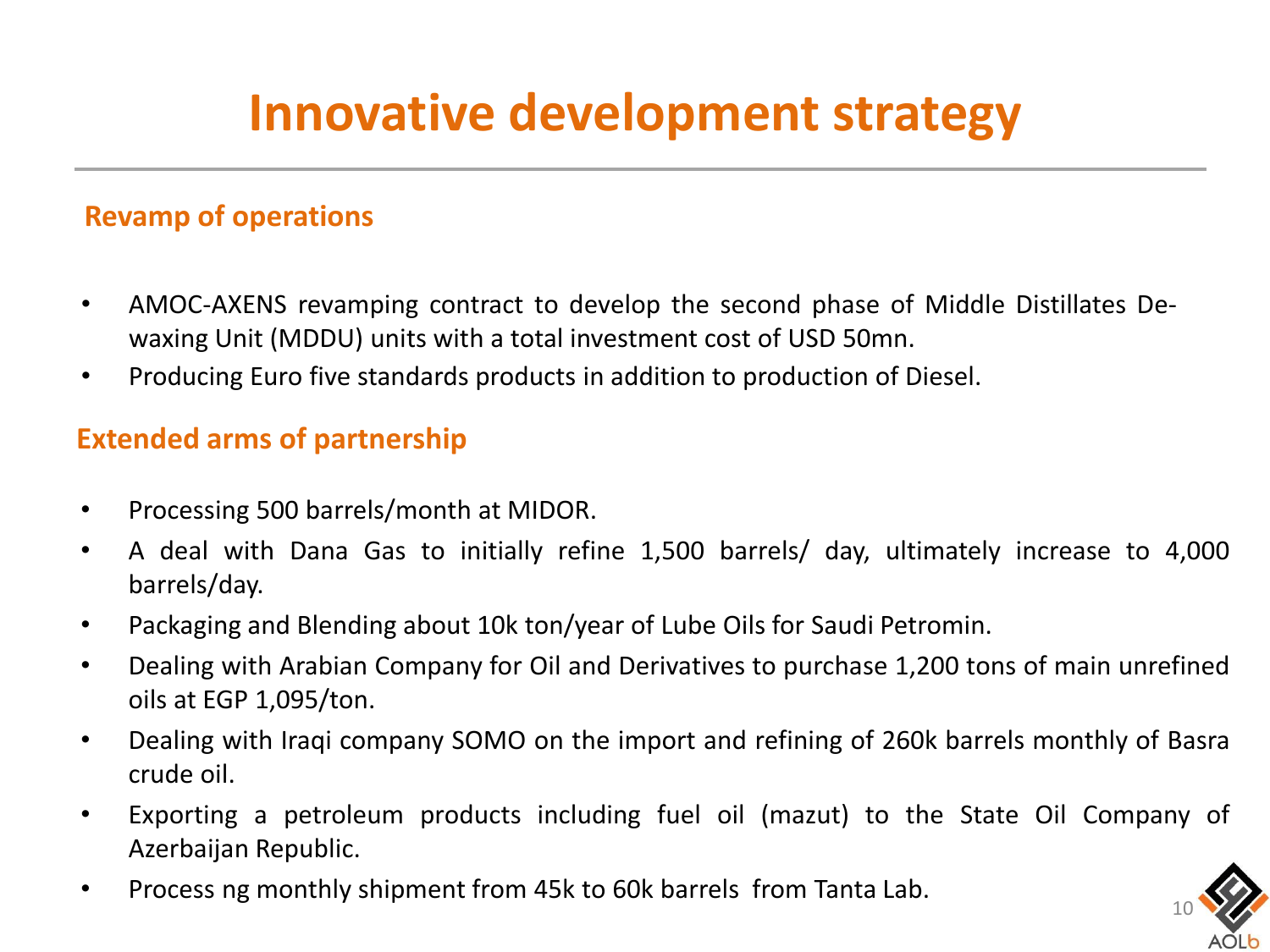## **Fully liberal petroleum products prices with high correlation with oil prices**

- AMOC main products Gasoline, Gasoil (Solar) and Fuel Oil (Mazot) are highly correlated at 89%, 99% and 98%, respectively with price movements of benchmark Brent Crude oil.
- With Brent Crude Oil is expected at 59.7/barrel, AOLB projects 2018f Gasoline, Gasoil and Fuel Oil prices at USD 1.88/b, USD1.66/b and USD1.78/b, respectively.



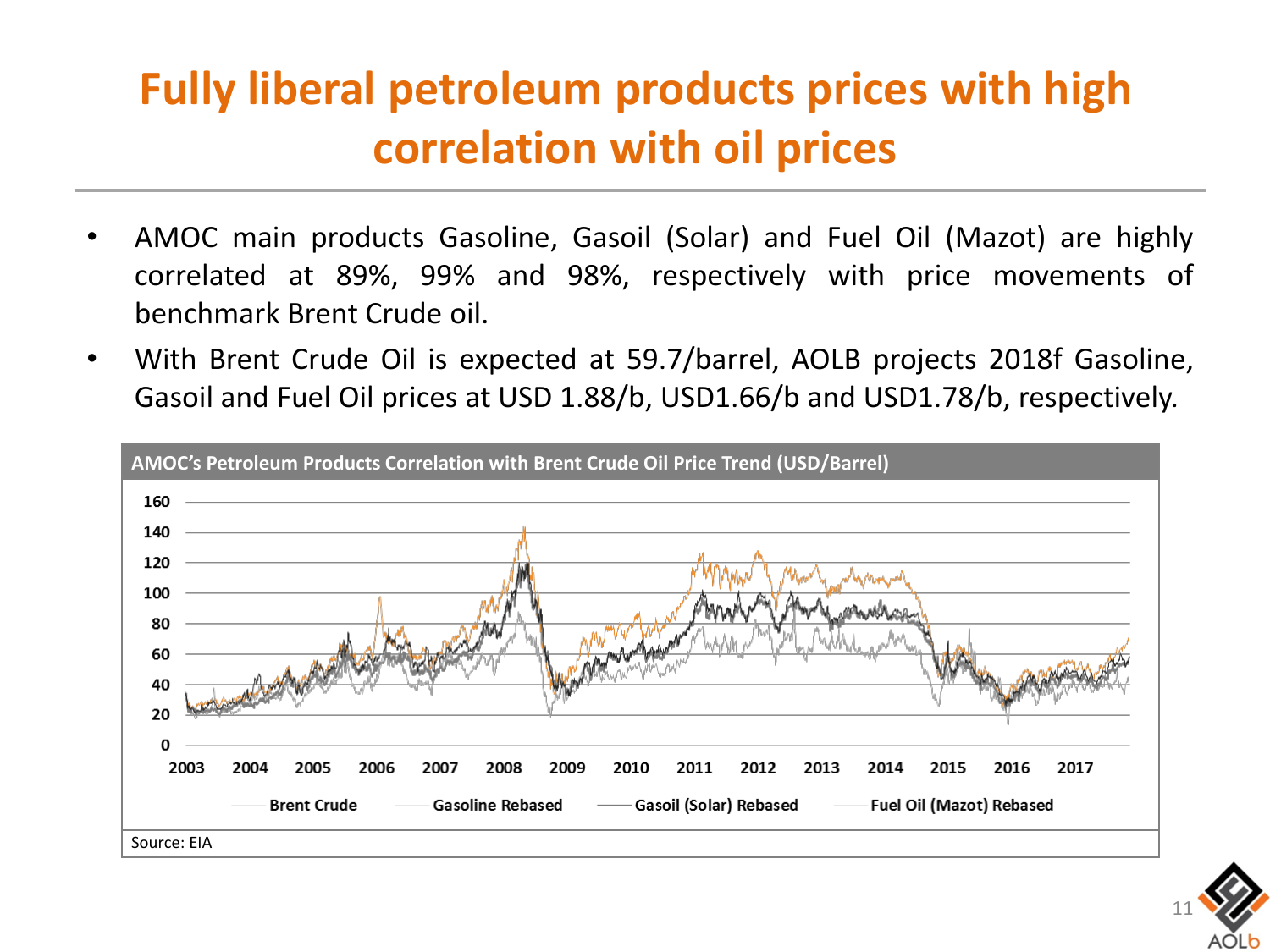# **Refining margin narrowing**

- The refining industry works on margins on top of the feedstock cost.
- The 12 year average refining margin for Brent cracking stands at 5%, while AMOC's 12 – year operating margin records 14%.
- However, the gap between the two curves is narrowing



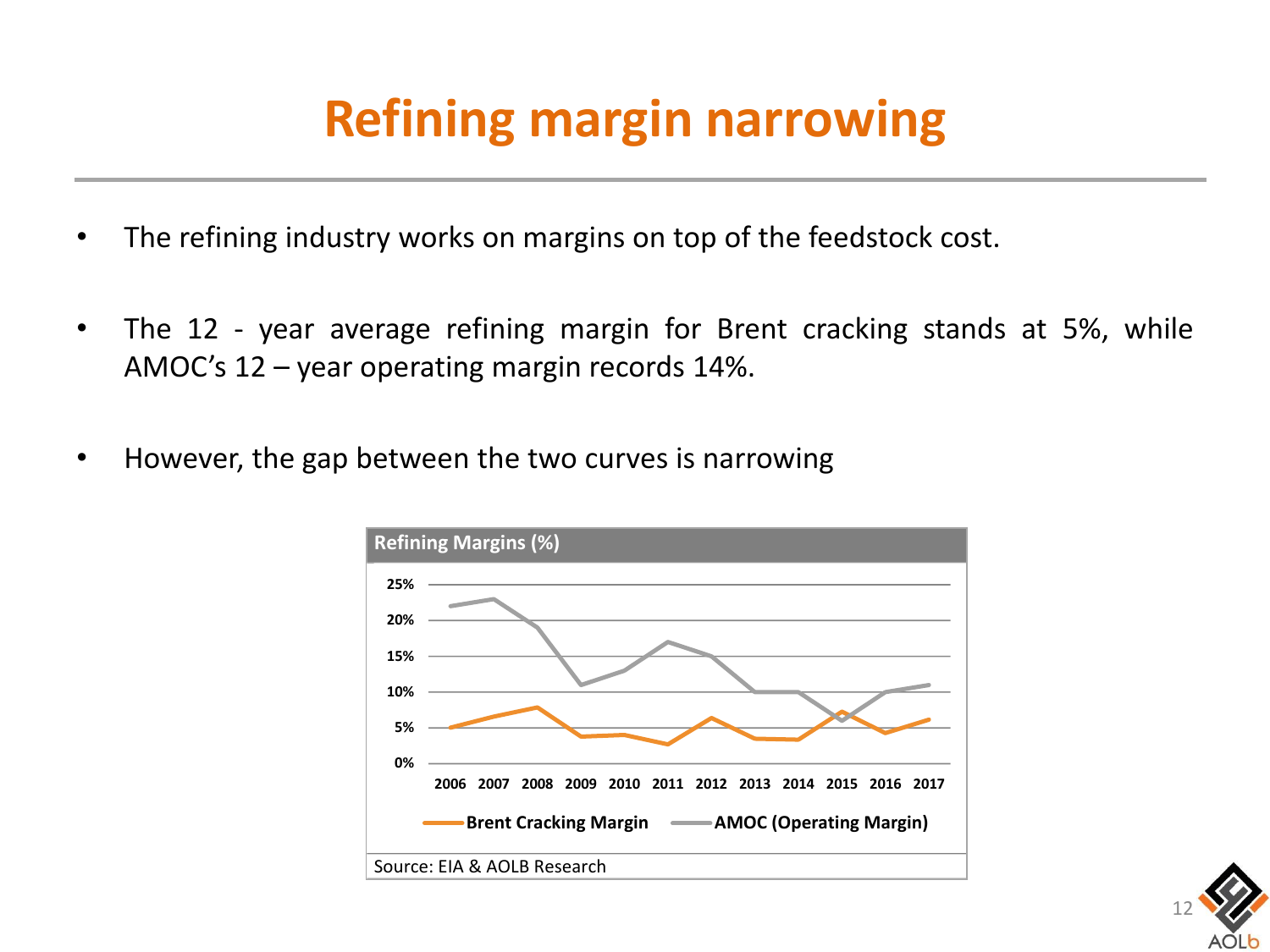## **New entry to compress AMOC's market share**

- The petroleum sector has launched a plan to upgrade Egypt's total oil refinery capacity to 44.2mtpa by end of 2018, compared with the current capacity of 40mtpa (+10.5% growth).
- new entrant of ERC of Citadel Capital, with a capacity of 4.2mtpa and an investment of USD 4.2bn.



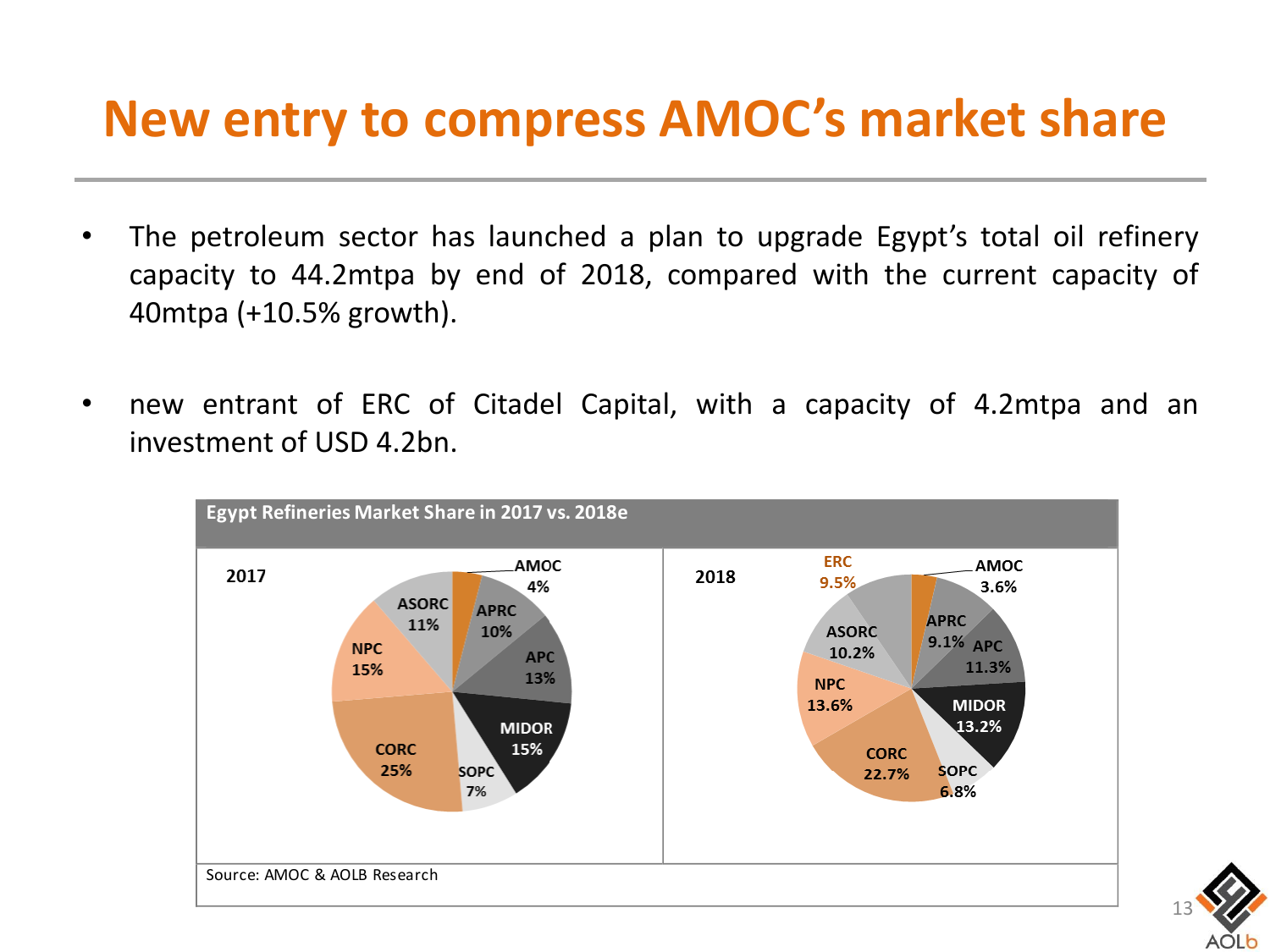# **Backed by strong domestic demand and prices rebound**

- Egypt is net importer of fuel oil, gasoil, LPG, Naphtha, and lube base oils.
- Thus, AMOC is well backed by strong local demand, it produces around 4% of Egypt's total production for LPG and Naphtha,7% of Egypt's total production for Gasoil, 11% of Egypt's fuel oil and 30% of Egypt's lube base oils.
- AMOC main exports are waxes. In FY2018e, Wax contribution is USD52.7mn (EGP935.6mn), where total exports comprise 12% to total revenues.



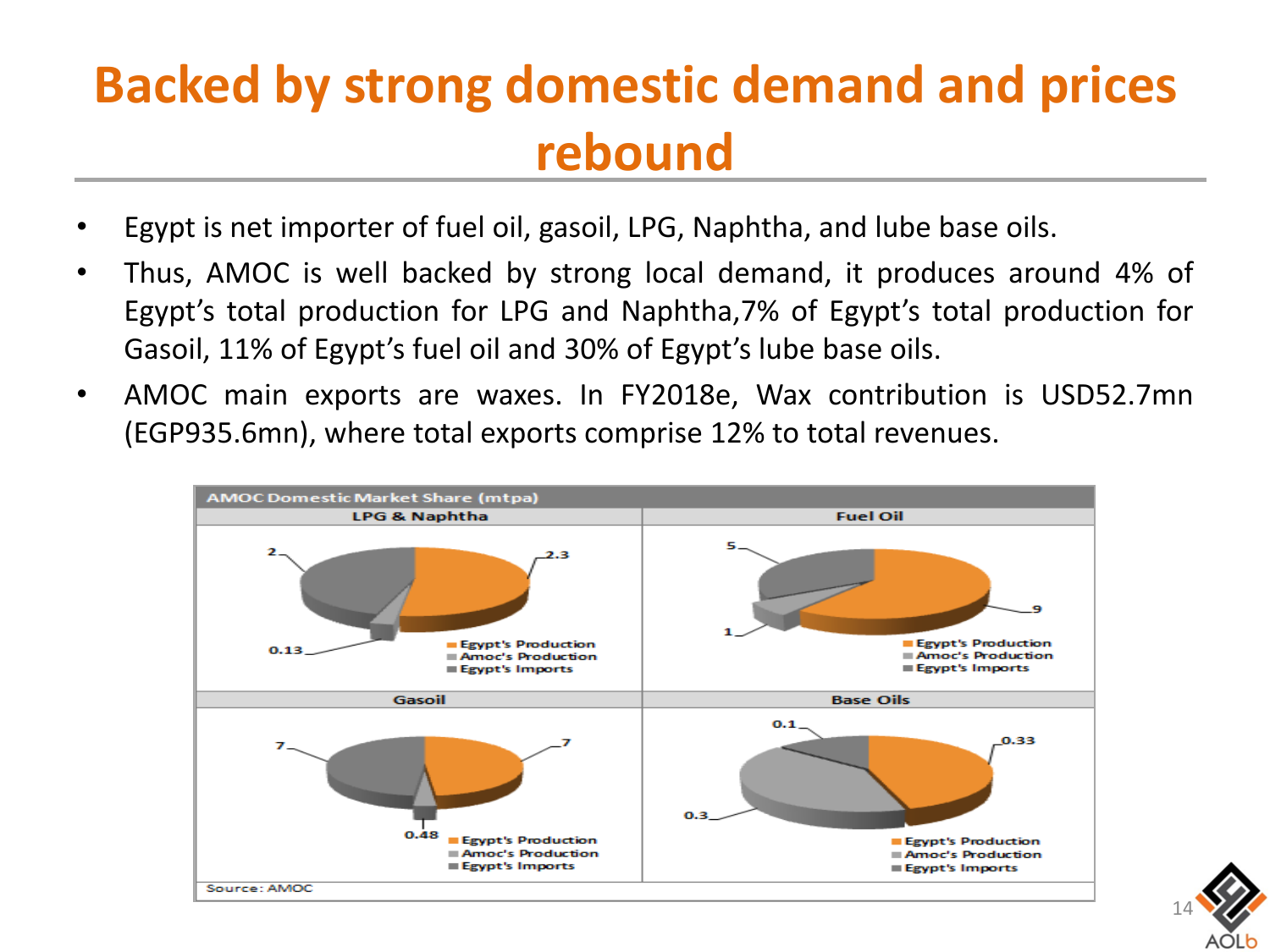# **Financial analysis & forecast**

- **Low leverage & High Cash:** AMOC has built up a handsome cash balance at EGP 1.47bn, thus the company did not resort to debts to supply its operation upgrades, where the Debt/Equity ratio stood as low as 0.01x in 2017.
- **Double-digit dividend yield:** AMOC is a high divined-paid stock, however due to extensive operation upgrades in MDDU unit, 2018 dividends is expected to declined 83%, to record a 10% dividend yield.
- **Revenues to grow 14%:** We expect AMOC's revenues at EGP10.9bn, out of which exports represents 12% of total sales, while sales to the local market (comprising 88% of sales) are to increase to EGP9.6bn in 2018e, 14% YoY growth. Sales 2018-2022 CAGR is 16%.



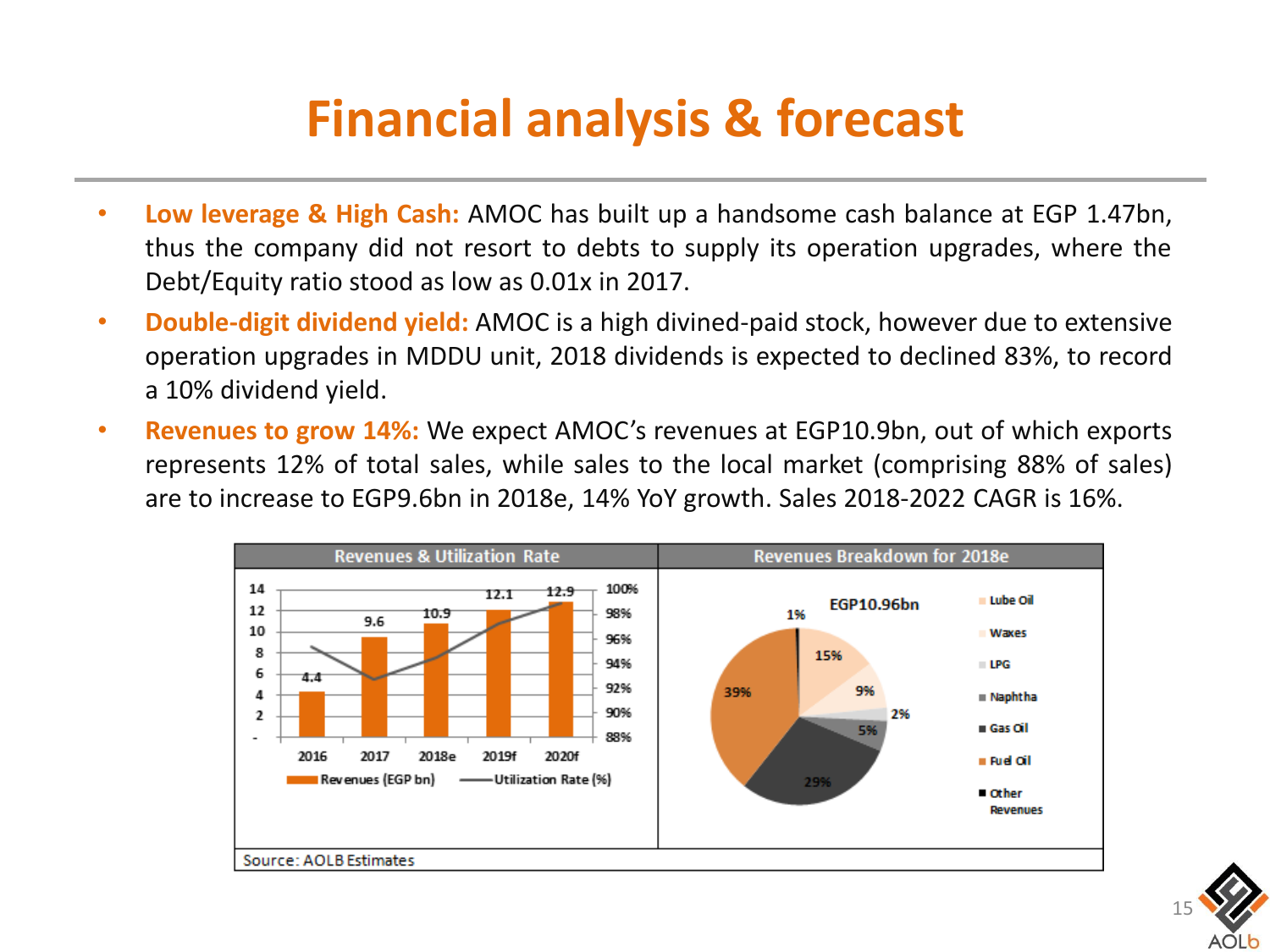# **Financial analysis & forecast**

### **Gross Margin to widen**

- we expect gross profit margin to widen to 17% in 2018e, up from 13% in 2017.
- We forecast AMOC to maintain an average gross profit margin of 19% throughout our forecast period, up from 11% over 2013-2017.
- Average revenue per ton is expected at EGP 6,323 in 2018e versus EGP 5,534 in 2017, while average cost per ton is projected at EGP 5,277 in 2018e versus EGP 4,822.



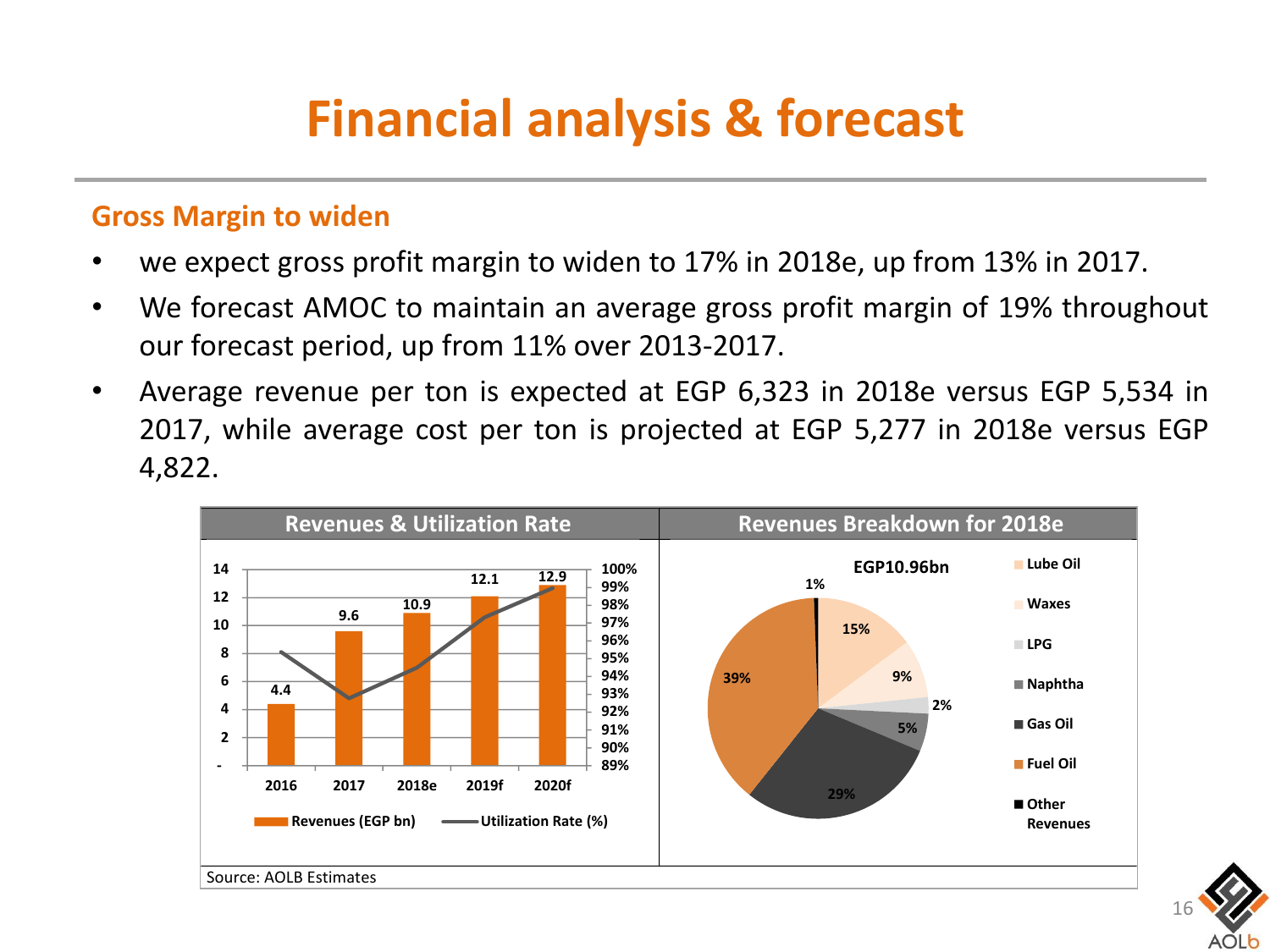# **Financial analysis & forecast**

### **EBITDA and Bottom-line expansion**

- AOLB forecast AMOC's EBITDA to increase to EGP1.6bn in FY2018e, 49.5% YoY growth, while the EBITDA margin to expand to 15.5%, up from 11.9% in 2017.
- AOLB forecast AMOC's net profit to grow to EGP1.26bn in FY2018e, 15% YoY growth, while the NP margin to expand to 12%, up from 11% in 2017. Net profit 2018-2022 CAGR is 16%.



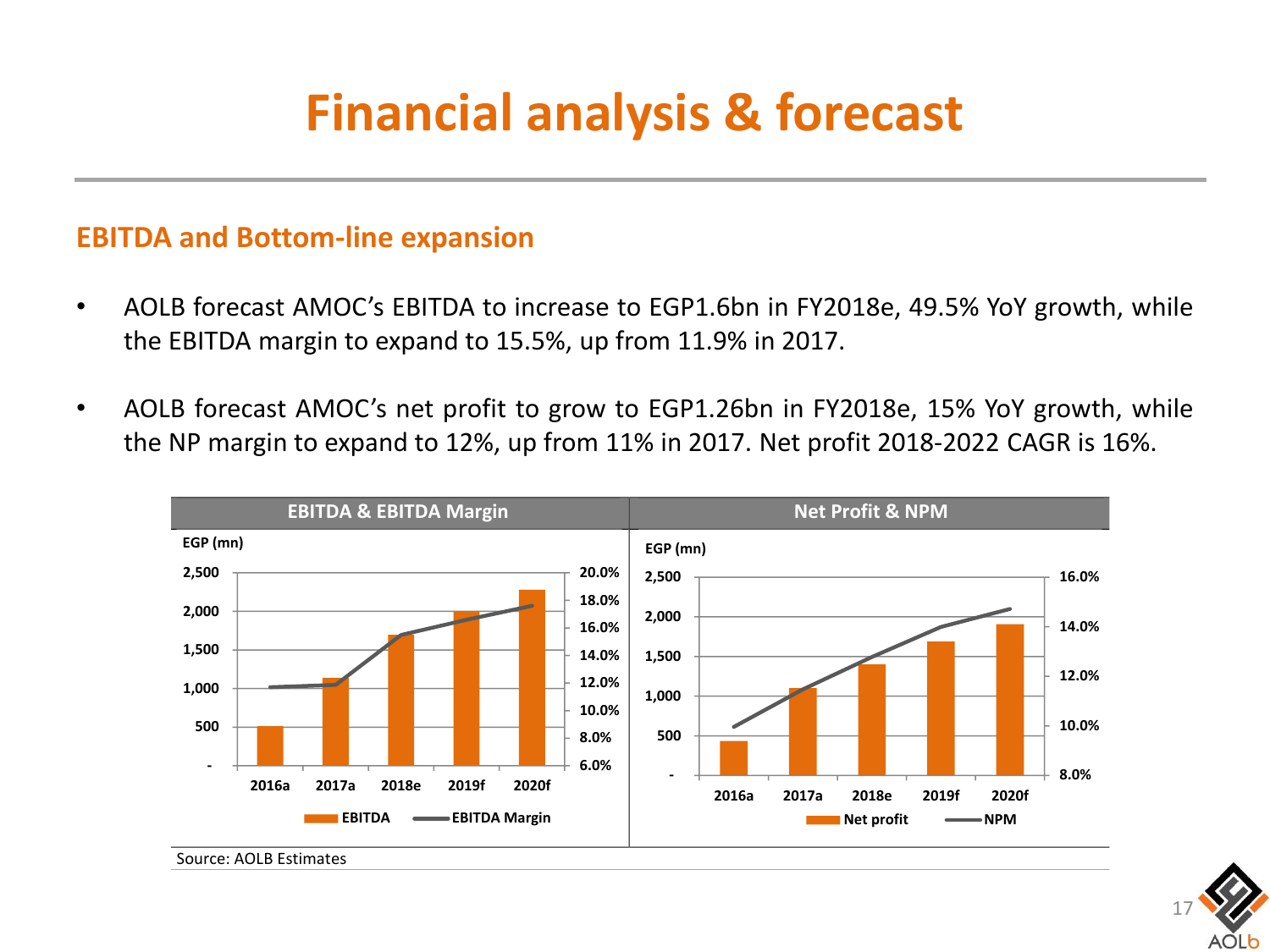# **In a Nutshell**

### **Risks**

- ERC new refinery entry to compress AMOC's market share.
- Volatile crude oil prices, with high correlation with AMOC's end products.
- EGPC is the sole supplier of feedstock to all refineries, and the main customer for end products.

### **Opportunities**

- Brent crude oil price rebound in 2018e to USD59.7, 10.3% growth YoY.
- Strong domestic demand, where Egypt's is main importer of AMOC's end products.